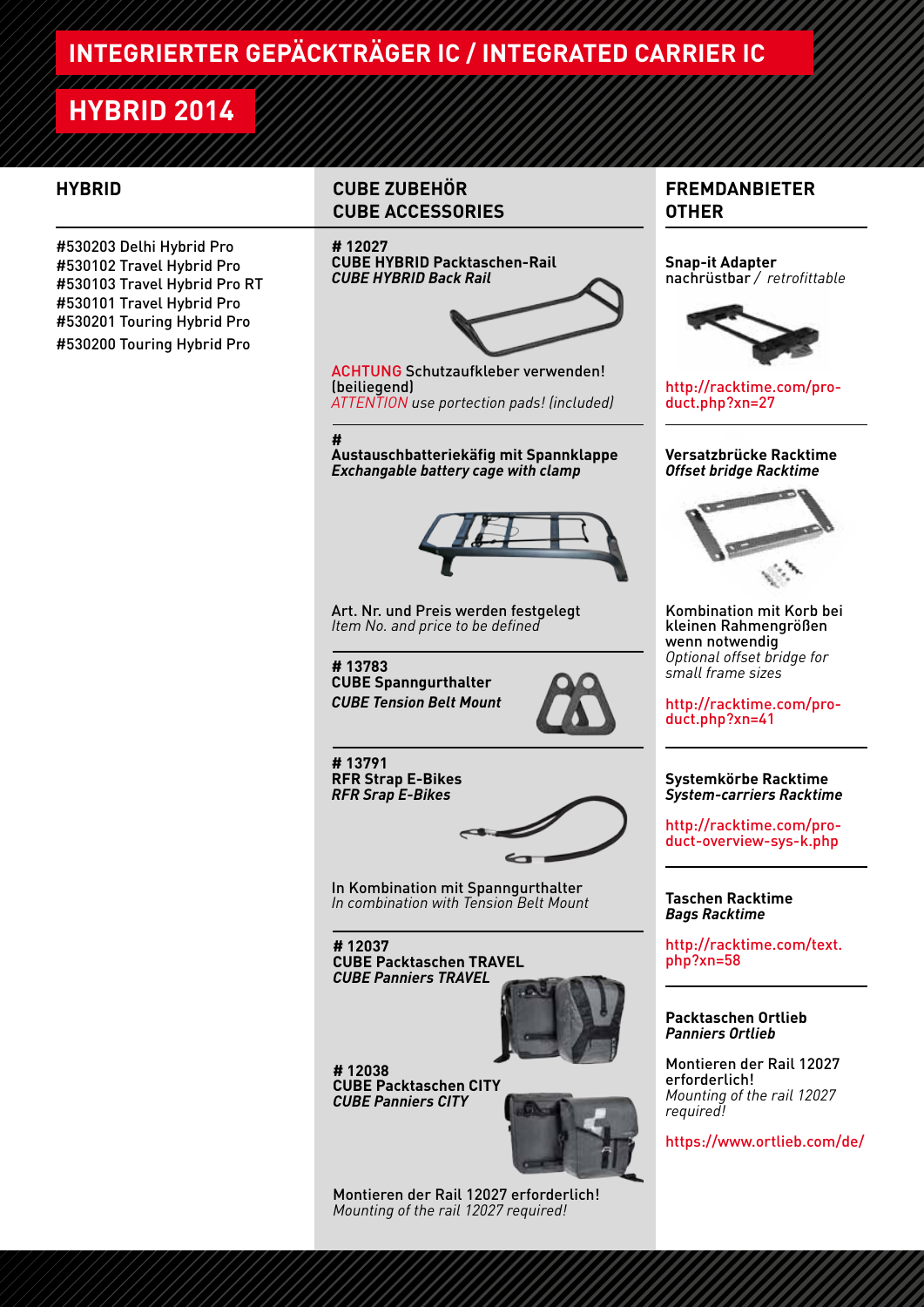# **HYBRID 2015**

///////////////

#630501 Elly Cruise Hybrid #630500 Elly Cruise Hybrid #630401 Elly Ride Hybrid #630400 Elly Ride Hybrid #630301 Delhi Hybrid SL #630300 Delhi Hybrid Pro #630204 Travel Hybrid Pro RT #630203 Travel Hybrid Pro #630105 Touring Hybrid SL #630104 Touring Hybrid EXC #630102 Touring Hybrid Pro

# **HYBRID CUBE ZUBEHÖR CUBE ACCESSORIES**

## **# 12027**

**CUBE HYBRID Packtaschen-Rail** *CUBE HYBRID Back Rail* 



ACHTUNG Schutzaufkleber verwenden! (beiliegend)

*ATTENTION use portection pads! (included)*

**#** 

**Austauschbatteriekäfig mit Spannklappe** *Exchangable battery cage with clamp* 



Art. Nr. und Preis werden festgelegt *Item No. and price to be defined*

**# 13783** 

**CUBE Spanngurthalter** *CUBE Tension Belt Mount*



**# 13791 RFR Strap E-Bikes** *RFR Srap E-Bikes*



In Kombination mit Spanngurthalter *In combination with Tension Belt Mount*

**# 12037 CUBE Packtaschen TRAVEL** *CUBE Panniers TRAVEL*



**# 12038 CUBE Packtaschen CITY** *CUBE Panniers CITY*



Montieren der Rail 12027 erforderlich! *Mounting of the rail 12027 required!*

# **FREMDANBIETER OTHER**

**Snap-it Adapter** nachrüstbar */ retrofittable*



http://racktime.com/product.php?xn=27

### **Versatzbrücke Racktime** *Offset bridge Racktime*



Kombination mit Korb bei kleinen Rahmengrößen wenn notwendig *Optional offset bridge for small frame sizes*

http://racktime.com/product.php?xn=41

## **Systemkörbe Racktime** *System-carriers Racktime*

http://racktime.com/product-overview-sys-k.php

### **Taschen Racktime** *Bags Racktime*

http://racktime.com/text. php?xn=58

# **Packtaschen Ortlieb** *Panniers Ortlieb*

Montieren der Rail 12027 erforderlich! *Mounting of the rail 12027 required!*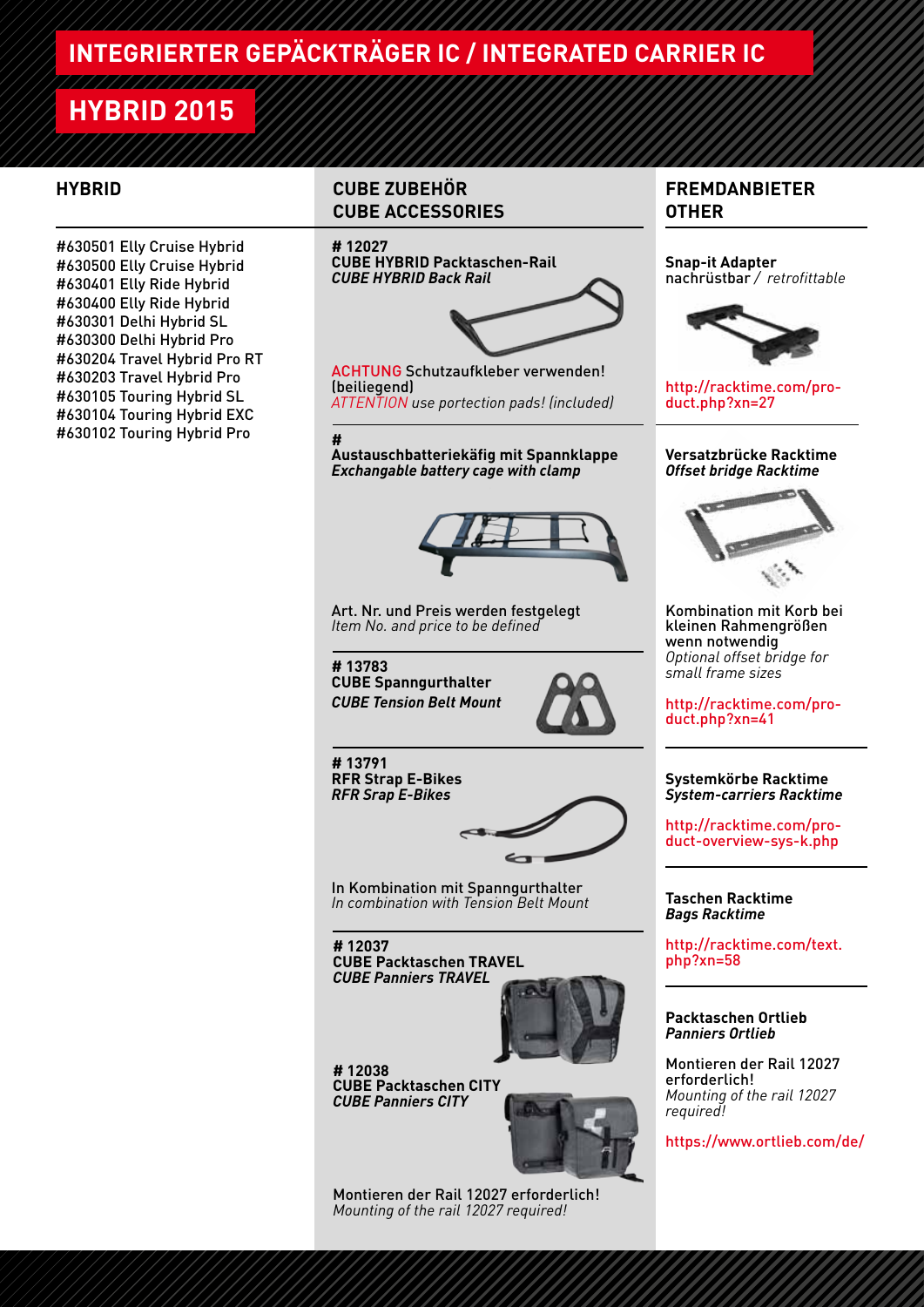# **HYBRID 2016**

//////////////

#730300 Elly Ride Hybrid 400 #730350 Elly Ride Hybrid 500 #730301 Elly Ride Hybrid 400 #730351 Elly Ride Hybrid 500 #730400 Elly Cruise Hybrid 400 #730450 Elly Cruise Hybrid 500 #730401 Elly Cruise Hybrid 400 #730451 Elly Cruise Hybrid 500 #730102 Travel Hybrid Pro 400 #730152 Travel Hybrid Pro 500 #730103 Travel Hybrid Pro 400 #730153 Travel Hybrid Pro 500 #730200 Delhi Hybrid Pro 500 #730201 Delhi Hybrid SL 500 #730001 Touring Hybrid Pro 400 #730051 Touring Hybrid Pro 500 #730002 Touring Hybrid Pro 400 #730052 Touring Hybrid Pro 500 #730003 Touring Hybrid EXC 400 #730053 Touring Hybrid EXC 500

# **HYBRID CUBE ZUBEHÖR CUBE ACCESSORIES**

## **# 12027**

**CUBE HYBRID Packtaschen-Rail** *CUBE HYBRID Back Rail* 



ACHTUNG Schutzaufkleber verwenden! (beiliegend)

*ATTENTION use portection pads! (included)*

**#** 

**Austauschbatteriekäfig mit Spannklappe** *Exchangable battery cage with clamp* 



Art. Nr. und Preis werden festgelegt *Item No. and price to be defined*

**# 13783 CUBE Spanngurthalter** *CUBE Tension Belt Mount*



**# 13791 RFR Strap E-Bikes** *RFR Srap E-Bikes*



In Kombination mit Spanngurthalter *In combination with Tension Belt Mount*

**# 12037 CUBE Packtaschen TRAVEL** *CUBE Panniers TRAVEL*



**# 12038 CUBE Packtaschen CITY** *CUBE Panniers CITY*



Montieren der Rail 12027 erforderlich! *Mounting of the rail 12027 required!*

# **FREMDANBIETER OTHER**

**Snap-it Adapter** nachrüstbar */ retrofittable*



http://racktime.com/product.php?xn=27

### **Systemkörbe Racktime** *System-carriers Racktime*

http://racktime.com/product-overview-sys-k.php

## **Taschen Racktime** *Bags Racktime*

http://racktime.com/text. php?xn=58

## **Packtaschen Ortlieb** *Panniers Ortlieb*

Montieren der Rail 12027 erforderlich! *Mounting of the rail 12027 required!*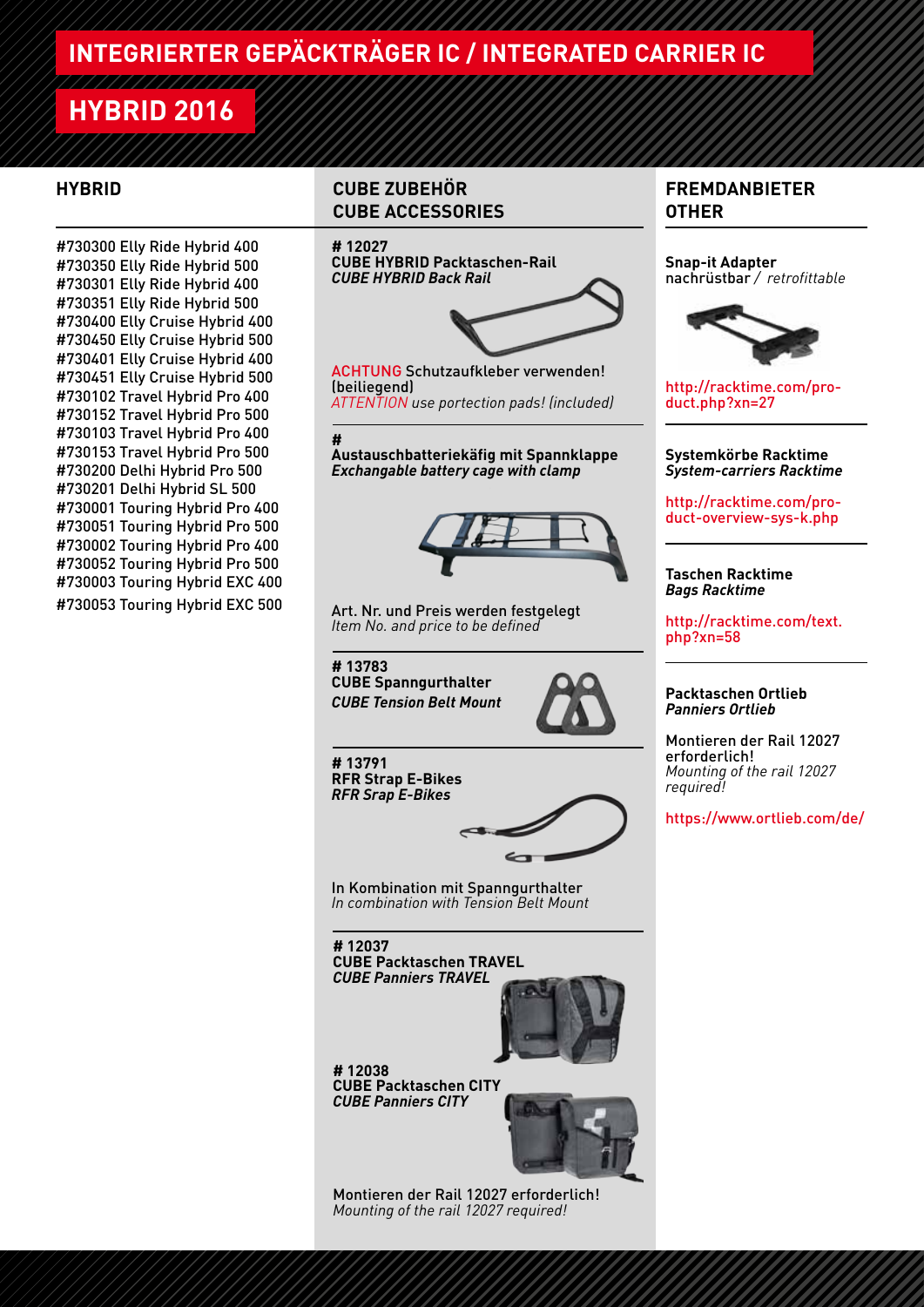# **TREKKING 2014**

#541000 Delhi #541001 Delhi #541002 Delhi Pro #542000 Kathmandu

# **TREKKING CUBE ZUBEHÖR CUBE ACCESSORIES**

# **# 13889**

**CUBE Gepäckträger Adapter** *CUBE Carrier Adapter*



**# 13782 CUBE IC Federklappe TREKKING** *CUBE IC Clamp TREKKING*



**# 13783 CUBE Spanngurthalter** *CUBE Tension Belt Mount*



**# 13797 RFR Strap Radius** *RFR Srap Radius*



In Kombination mit Spanngurthalter *In combination with Tension Belt Mount*

**# 12037 CUBE Packtaschen TRAVEL** *CUBE Panniers TRAVEL*



**# 12038 CUBE Packtaschen CITY** *CUBE Panniers CITY*



https://www.ortlieb.com/de/

# **FREMDANBIETER OTHER**

**Snap-it Adapter** nachrüstbar */ retrofittable*



http://racktime.com/product.php?xn=27

### **Versatzbrücke Racktime** *Offset bridge Racktime*



Kombination mit Korb bei kleinen Rahmengrößen wenn notwendig *Optional offset bridge for small frame sizes*

http://racktime.com/product.php?xn=41

## **Systemkörbe Racktime** *System-carriers Racktime*

http://racktime.com/product-overview-sys-k.php

### **Taschen Racktime** *Bags Racktime*

http://racktime.com/text. php?xn=58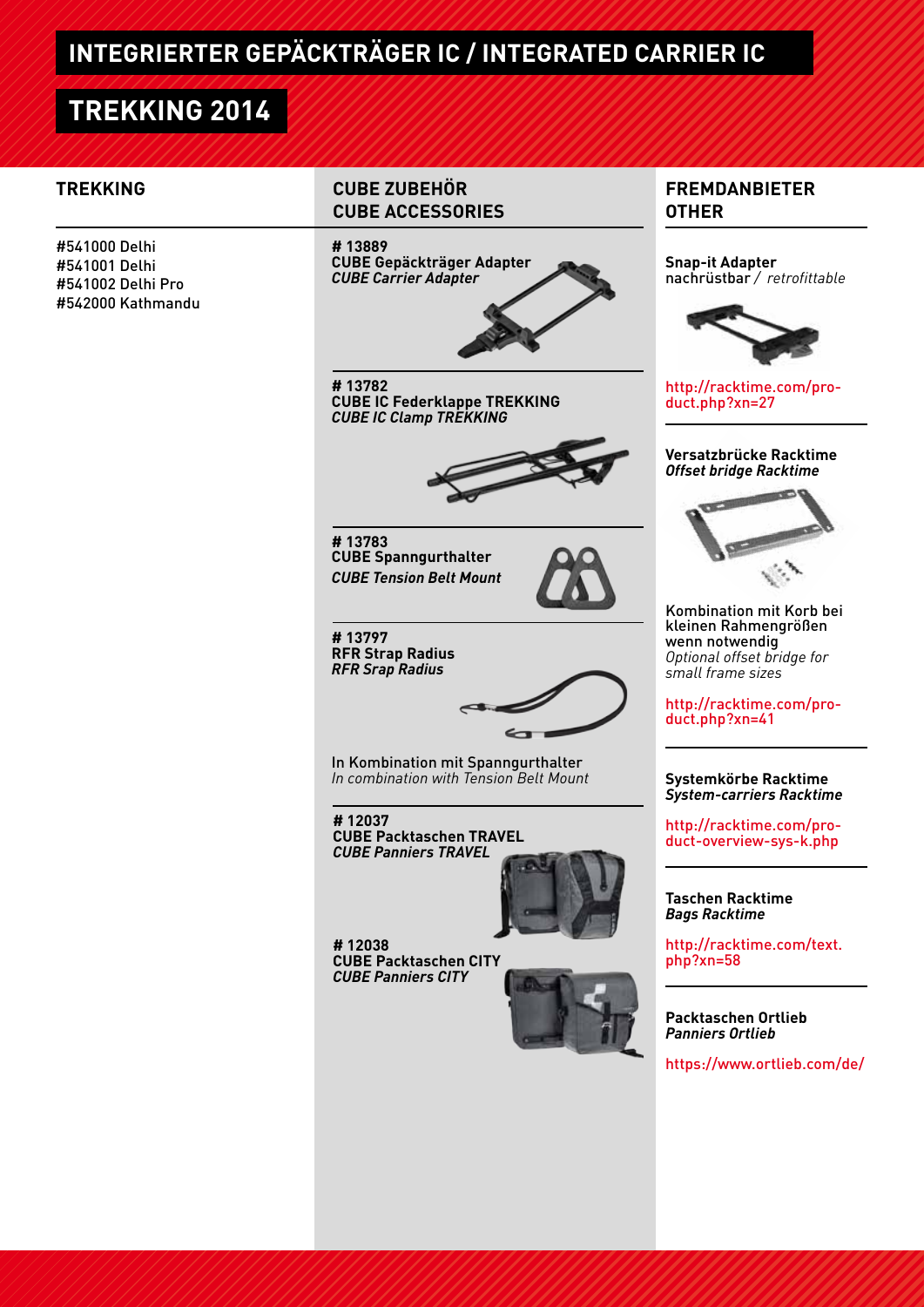# **TREKKING 2015**

#642000 Delhi Pro #642001 Delhi Pro #643000 Delhi Exc #644000 Kathmandu

# **TREKKING CUBE ZUBEHÖR CUBE ACCESSORIES**

# **# 13889**

**CUBE Gepäckträger Adapter** *CUBE Carrier Adapter*



**# 13782 CUBE IC Federklappe TREKKING** *CUBE IC Clamp TREKKING*



**# 13783 CUBE Spanngurthalter** *CUBE Tension Belt Mount*



**# 13797 RFR Strap Radius** *RFR Srap Radius*



In Kombination mit Spanngurthalter *In combination with Tension Belt Mount*

**# 12037 CUBE Packtaschen TRAVEL** *CUBE Panniers TRAVEL*



**# 12038 CUBE Packtaschen CITY** *CUBE Panniers CITY*



https://www.ortlieb.com/de/

# **FREMDANBIETER OTHER**

**Snap-it Adapter** nachrüstbar */ retrofittable*



http://racktime.com/product.php?xn=27

### **Versatzbrücke Racktime** *Offset bridge Racktime*



Kombination mit Korb bei kleinen Rahmengrößen wenn notwendig *Optional offset bridge for small frame sizes*

http://racktime.com/product.php?xn=41

### **Systemkörbe Racktime** *System-carriers Racktime*

http://racktime.com/product-overview-sys-k.php

### **Taschen Racktime** *Bags Racktime*

http://racktime.com/text. php?xn=58